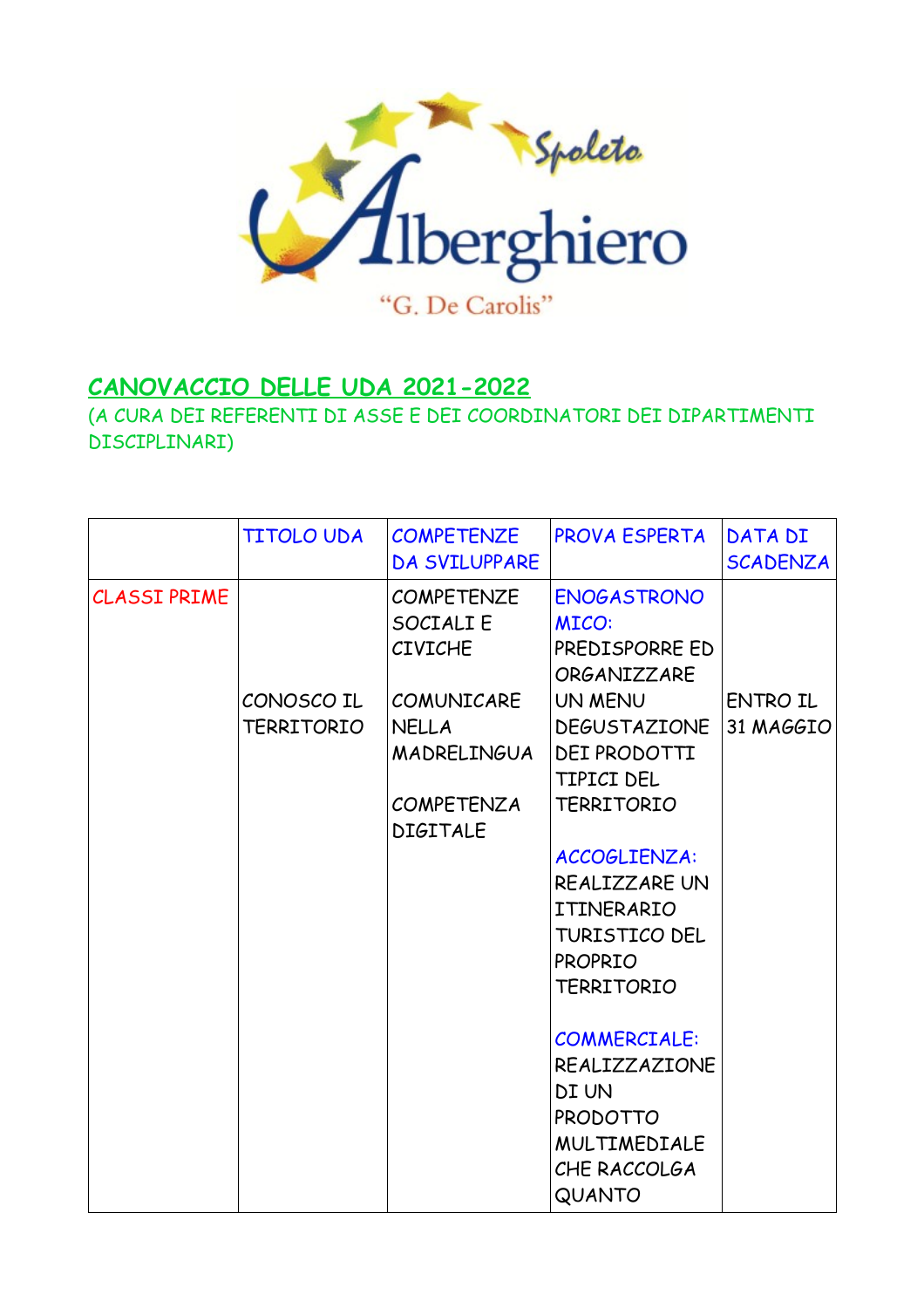|                                 |                                                                  |                                                                                                                                    | <b>ELABORATO</b><br><b>NELLE VARIE</b><br><b>DISCIPLINE E</b><br><b>RELAZIONE</b><br><b>FINALE</b>                                                                                                                                                                                    |                              |
|---------------------------------|------------------------------------------------------------------|------------------------------------------------------------------------------------------------------------------------------------|---------------------------------------------------------------------------------------------------------------------------------------------------------------------------------------------------------------------------------------------------------------------------------------|------------------------------|
| <b>CLASSI</b><br><b>SECONDE</b> | <b>SIAMO</b><br>QUELLO CHE<br>CONSUMIAMO                         | <b>COMPETENZE</b><br>SOCIALI E<br><b>CIVICHE</b><br>COMUNICARE<br>NELLA<br>MADRELINGUA                                             | <b>COMMERCIALE:</b><br>REALIZZAZIONE<br>DI UN<br>GIORNALE DI<br>CLASSE SUL<br><b>CONSUMO</b><br>SOSTENIBILE                                                                                                                                                                           | <b>ENTRO IL</b><br>31 MAGGIO |
|                                 |                                                                  | <b>COMPETENZA</b><br><b>DIGITALE</b>                                                                                               | <b>ENOGASTRONO</b><br><b>MICO:</b><br>REALIZZAZIONE<br>PRATICA CON<br>RELATIVO<br>SERVIZIO DI<br>CONTINENTAL<br><b>ENGLISH</b><br>BREAKFAST, CON<br><b>INSERIMENTO</b><br>DI PIATTI<br>DESTINATI<br>ALLE DIVERSE<br><b>ESIGENZE</b><br>ALIMENTARI<br><b>DELLA</b><br><b>CLIENTELA</b> |                              |
| CLASSI TERZE                    | VIAGGIO NEL<br><b>TURISMO</b><br>ENOGASTRON<br>OMICO<br>ITALIANO | <b>CONSAPEVOLEZ</b><br>ZA ED<br>ESPRESSIONE<br><b>CULTURALE</b><br>IMPARARE AD<br>IMPARARE<br><b>COMPETENZA</b><br><b>DIGITALE</b> | <b>ENOGASTRONO</b><br><b>MICO:</b><br>REALIZZAZIONE<br>DI UN EVENTO<br><b>RELATIVO</b><br>ALL'ENOGASTRO<br><b>NOMIA</b><br>ITALIANA:<br>CUCINA DI<br>PIATTI TIPICI<br><b>REGIONALI E</b>                                                                                              | ENTRO IL<br>30 APRILE        |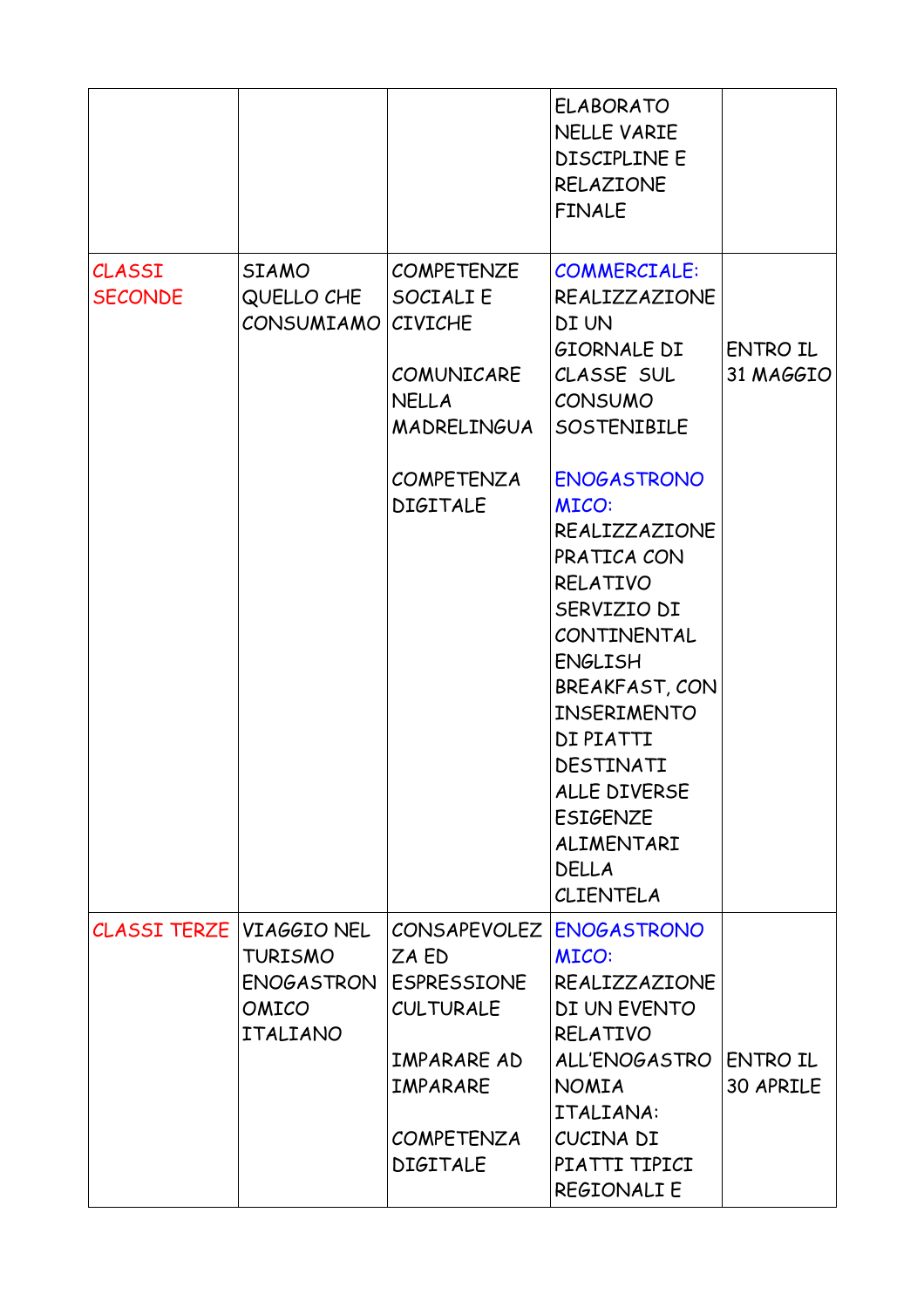|                         |                                                       |                                                                                                                                                                               | ABBINAMENTO<br>BEVERAGE.<br>ACCOGLIENZA:<br>REALIZZAZIONE<br>DI UN<br>ITINERARIO<br><b>TURISTICO</b><br><b>ENOGASTRONO</b><br><b>MICO NELLE</b><br><b>REGIONI</b><br><b>ITALIANE</b><br><b>COMMERCIALE:</b><br><b>PROVA</b><br>MULTIMEDIALE:<br>CIBO,<br>TERRITORIO,<br>TURISMO,<br><b>TRADIZIONIE</b><br>ARTE IN UNO<br><b>DEI TERRITORI</b><br>ITALIANI (A<br>SCELTA DEL CDC) |                       |
|-------------------------|-------------------------------------------------------|-------------------------------------------------------------------------------------------------------------------------------------------------------------------------------|---------------------------------------------------------------------------------------------------------------------------------------------------------------------------------------------------------------------------------------------------------------------------------------------------------------------------------------------------------------------------------|-----------------------|
| CLASSI<br><b>QUARTE</b> | <b>NUOVE</b><br><b>TENDENZE</b><br><b>DEL TURISMO</b> | SPIRITO DI<br><b>INIZIATIVA E</b><br>INTRAPRENDEN<br>ZA<br>(IMPRENDITOR<br>IALITA')<br>COMUNICARE<br>NELLE LINGUE<br><b>STRANIERE</b><br><b>COMPETENZA</b><br><b>DIGITALE</b> | ACCOGLIENZA:<br>REALIZZAZIONE<br><b>PACCHETTO</b><br>TURISTICO<br><b>SULLE NUOVE</b><br>TENDENZE DEL<br><b>TURISMO</b><br>(UNCONVENTIO<br>NAL GUEST)<br><b>ENOGASTRONO</b><br><b>MICO:</b><br>REALIZZAZIONE<br>DELL'EVENTO:<br>"PICCOLI<br>ANGOLI<br>D'ITALIA"                                                                                                                  | ENTRO IL<br>30 APRILE |